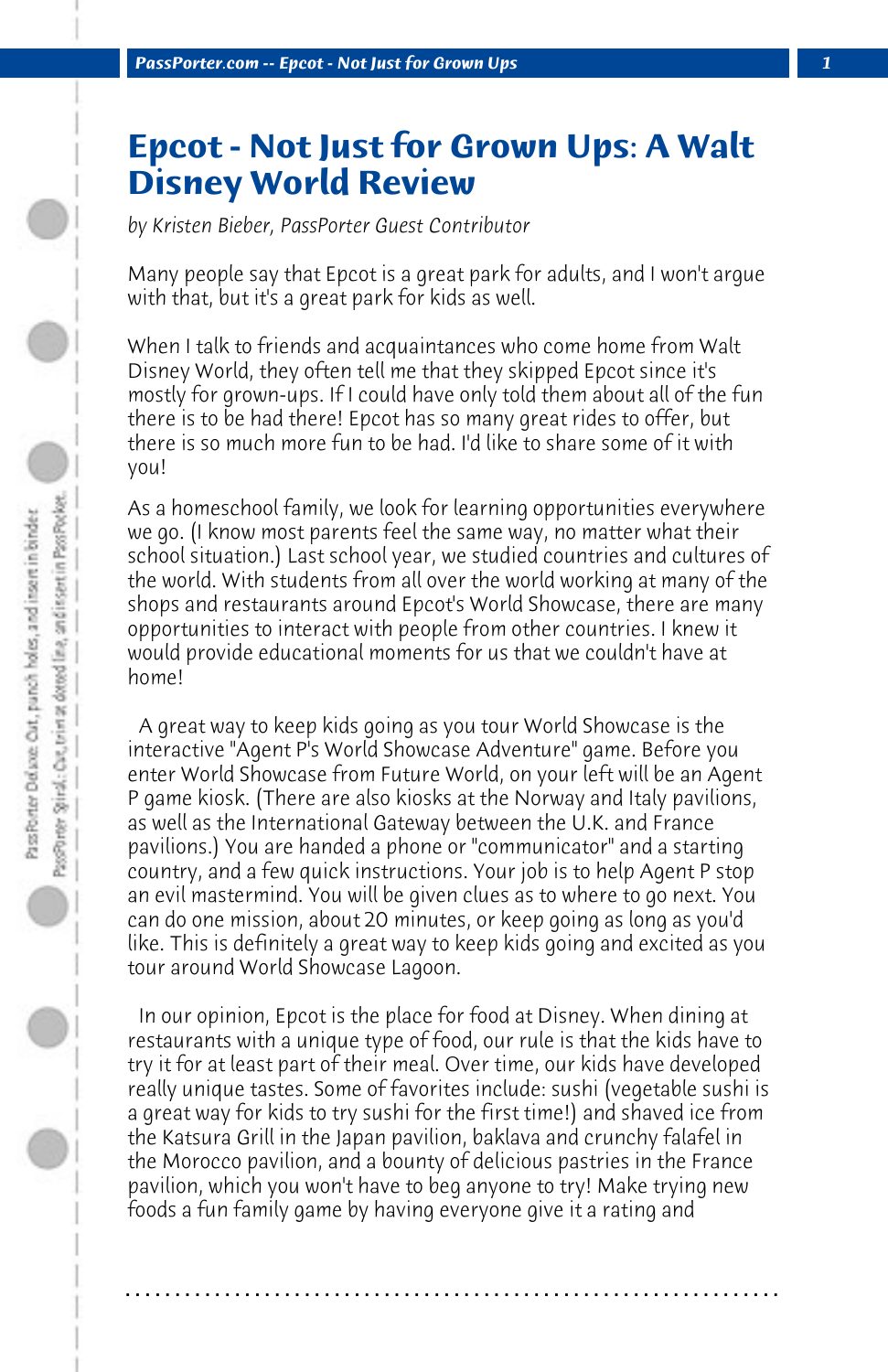compare how your tastes differ.

Technology-hungry kids have lots of options as well. Stop in Innoventions for the Sum of All Thrills attraction (note you must be 48 inches to participate in this). You use cool touch screen tools to create your own virtual roller coaster, then you get to "ride" it in a motion simulator that shows the roller coaster you designed on the screen. Stop by Test Track and design your own race car, then take it out on the track and see the statistics on how it performed. Mission:Space lets you simulate being an astronaut heading to Mars (little ones head to the Advanced Training Lab). The Seas with Nemo & Friends, Spaceship Earth, Test Track, and Journey to Imagination also have interactive exhibits after the ride for kids to explore.

 Kidcot stops are fun art stations at 11 locations in the World Showcase. Each station is staffed by a cast member, and supplied with markers and sometimes other craft materials as well. You can begin at any of the stations, pick up a Duffy bear on a stick and let their creativity flow. The cast member at each station will be happy to write "hello" or your child's name in their native language. What a fun keepsake!

 Epcot is actually a great place for your family to meet with characters. You can find Snow White in Germany, Belle and Beast as well as Sleeping Beauty (Aurora) in France, Jasmine and Aladdin in Morocco, Donald with his Three Caballeros outfit in Mexico, Mulan in China, as well as Mickey, Minnie, Donald and Goofy at The Character Spot located behind the Fountain View Starbucks.

 For an extra special (and free) treat, head to Club Cool to the right of the big fountain facing World Showcase Lagoon. Imagine your child's surprise when you hand them a small cup and tell them they can try any soda they'd like to! Try a sample of each of the flavors offered, and check out which country they are from. This is a great cool spot to take a break and rest for a few minutes.

 Lastly, something that costs a bit extra, but is so much fun for kids is the Behind the Seeds tour at The Land pavilion. Go for a ride on Living With the Land, and then head backstage for a tour. See how they grow and maintain all of that beautiful food you saw on the ride, feed the fish in the tanks. You may even get a sample! You can make reservations in advance, 407-WDW-TOUR, and tickets are \$14 per adult and \$10 per child (ages 3-9). Epcot is a favorite park of ours. I hope that if you have avoided it in the past you will give it a second look!

*About The Author: Kristen is wife to Jordan, and proud mom of Jack and Lucy. She loves to get to Walt Disney World as much as possible to escape*

**. . . . . . . . . . . . . . . . . . . . . . . . . . . . . . . . . . . . . . . . . . . . . . . . . . . . . . . . . . . . . . . . . .**